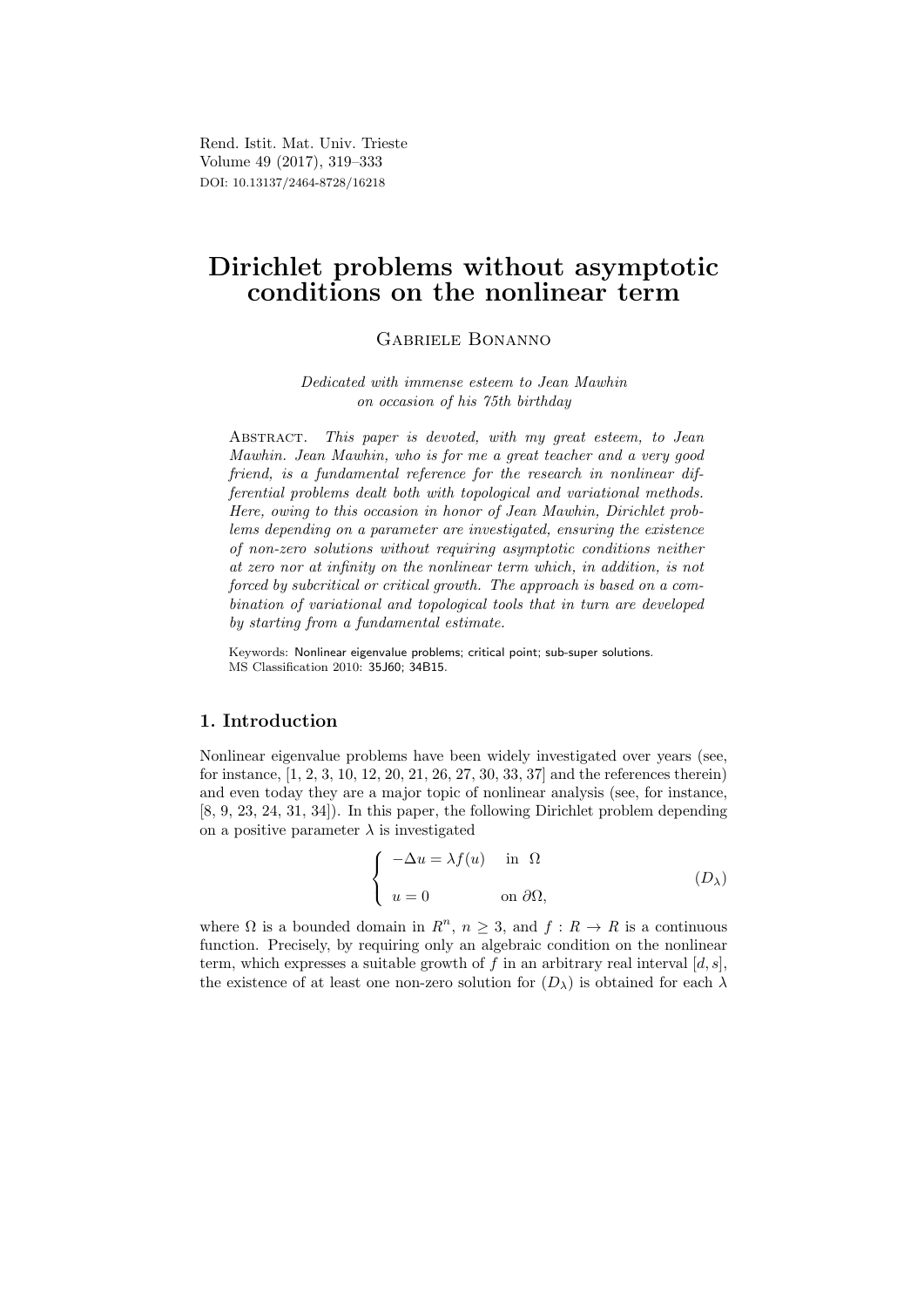belonging to a precise real interval (see Corollary 3.2). Our results are true also for  $n = 1$  and, as an example, here, a special case is presented.

THEOREM 1.1. Let  $f : [0, +\infty] \to [0, +\infty]$  be a continuous function. Assume that there are two positive constants d, s, with  $d < s$ , such that

$$
\frac{\max_{t \in [0,s]} f(t)}{s} < \frac{\int_0^d f(t)dt}{d^2}.\tag{1.1}
$$

Then, for each 
$$
\lambda \in \left] 8 \frac{d^2}{\int_0^d f(t)dt}
$$
,  $8 \frac{s}{\max_{t \in [0,s]} f(t)} \right[$ , the problem  

$$
\begin{cases}\n-u'' = \lambda f(u) & \text{in } ]0,1[ \\
u(0) = u(1) = 0\n\end{cases}
$$
\n
$$
(T_{\lambda})
$$

admits at least one positive classical solution  $u_{\lambda} \in C^2([0,1])$  such that  $||u_{\lambda}||_{\infty} \le$ s.

In Theorem 1.1, no asymptotic condition at zero and at infinity on  $f$  is requested. The unique assumption is essentially a suitable growth on  $f$  in an arbitrary interval  $[d, s]$ , that is, condition (1.1). Clearly, if f is sublinear at zero, that is

$$
\lim_{t \to 0^+} \frac{f(t)}{t} = +\infty,
$$
\n(1.2)

condition (1.1) in Theorem 1.1 is satisfied and the interval of parameters becomes

$$
\left]0,8\sup_{s>0}\frac{s}{\max_{t\in[0,s]}f(t)}\right[.
$$

Of course, condition (1.2) is in turn more general than the classical

$$
f(0) > 0. \t\t(1.3)
$$

On the contrary, condition  $(1.1)$  can be satisfied also in the cases for which f is superlinear, or linear, at zero, that is, Dirichlet problems  $(T_{\lambda})$  (and, more generally,  $(D_{\lambda})$  may admit positive solutions even if condition (1.2) is not verified.

The existence of non-zero solutions for nonlinear Dirichlet problems  $(D_\lambda)$ has been widely studied in several papers by topological methods (see for instance the paper of Amann [1]) as well as, by variational methods (see for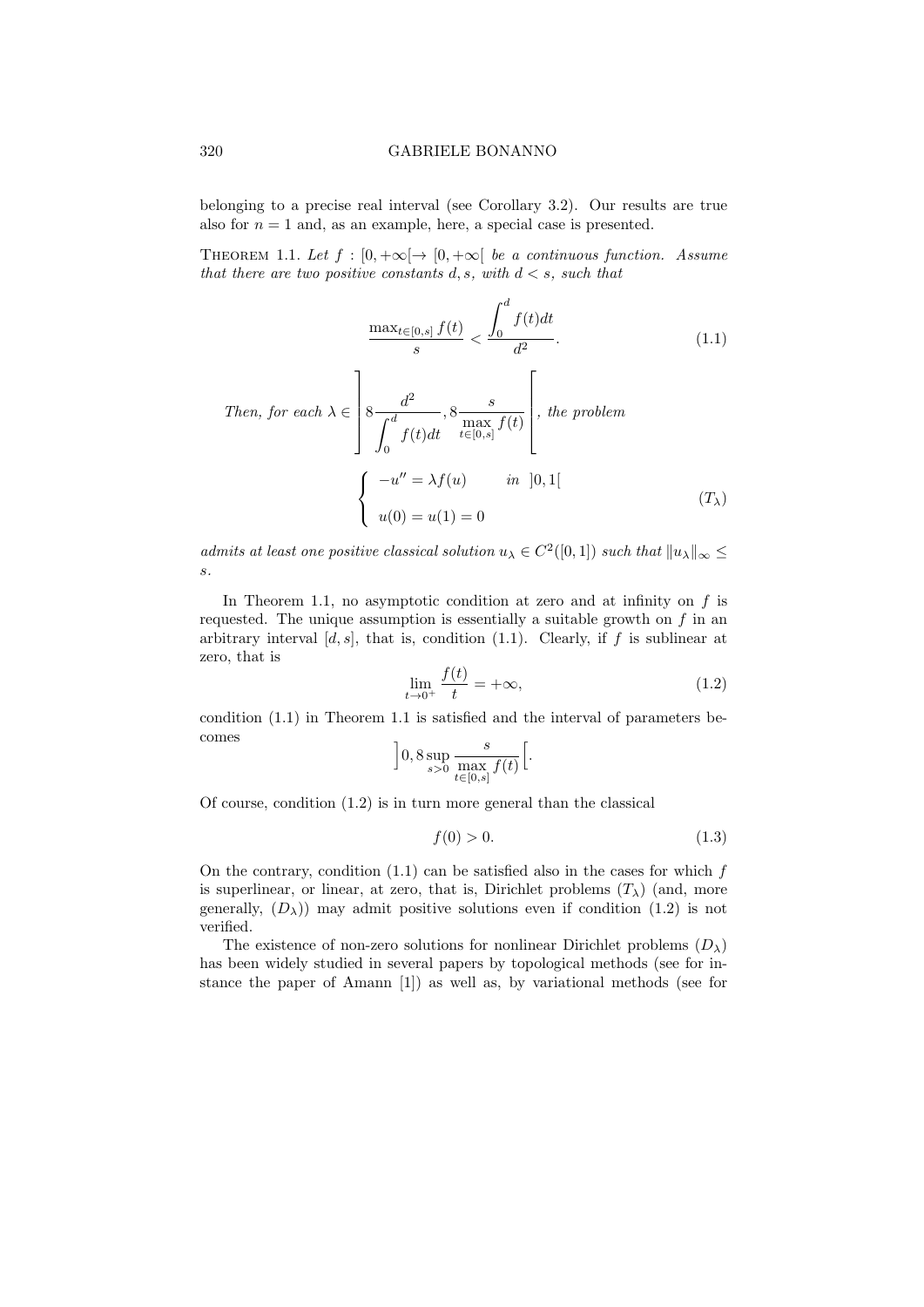instance the paper of Crandall-Rabinowitz [20]). In these latest papers, one of the key assumptions in order to obtain solutions for ordinary and elliptic case respectively, is condition (1.3). Moreover, also nonlinear problems with specific equations having a nonlinear term satisfying  $(1.2)$  and for which  $f(0) = 0$  have been studied. In this direction, we recall the paper of Boccardo-Escobado-Peral [10], where the existence of one non-zero solution, without requiring the restriction of a subcritical growth on the nonlinear term, is established, as well as the paper of Ambrosetti-Brezis-Cerami [3], where the existence of two positive solutions, under a growth at most critical, has been obtained again for a combined effect of concave and convex nonlinearities. It is worth noticing that, in all previous cited papers, the existence of the best parameter  $\lambda^*$ , for which the problem  $(D_\lambda)$  admits positive solutions for each  $\lambda \leq \lambda^*$ , has been proved. However, such a parameter  $\lambda^*$  has not been numerically determined, but only lower or upper bound estimations have been obtained. Indeed, on estimates from above, that is upper bounds of  $\lambda^*$ , there is a very wide literature (see, for instance, [3, 19, 20, 22, 34] and the references therein), while, at the best of our knowledge, only few papers are devoted to estimate from below the best value  $\lambda^*$ . Precisely, a lower bound of  $\lambda^*$  has been established in [34] for the specific nonlinear term  $f(u) = u^q + u^p$ ,  $0 < q < 1 < p$ , and only for  $n = 1$ . In [7], in the case  $n = 2$ , and in [11] when  $f(0) \neq 0$ . In this paper, as a consequence of our main result a lower bound of the best parameter  $\lambda^*$  is obtained. For instance, in the ordinary case, from Theorem 1.1 the following estimate is established

$$
\lambda^* \ge 8 \sup_{s>0} \frac{s}{\max_{[0,s]} f}.
$$

Summarizing, in this paper two novel aspects, which are different among them, are pointed out. On one hand, the existence of non-zero solutions to  $(D_\lambda)$  without requiring the sublinearity at zero of the nonlinear term (see Corollary 3.2 and Example 3.10) and, on the other hand, when the nonlinear term is sublinear at zero, a precise lower bound of the best parameter for which  $(D<sub>\lambda</sub>)$  admits positive solutions is given (see Corollary 3.3, Remark 3.12 and Example 3.11).

The paper is organized as follows. The main result, Theorem 3.1, is presented in Section 3 and it establishes the existence of positive solutions for elliptic Dirichlet problems without requiring any condition at zero and at infinity. As a consequence, Corollary 3.2 and Corollary 3.3 are obtained. The first one is the parametric version of Theorem 3.1 and the second one is a special case when the nonlinear term is sublinear at zero. It is also pointed out that such results are true for the ordinary case (see Corollary 3.6). It is worth noticing that Corollary 3.2 can be applied to problems where the nonlinear term may be not sublinear at zero for which the classical results as [1] and [20] cannot be applied (see Remark 3.8 and Example 3.10) and Corollary 3.3 establishes a lower bound of the best parameter  $\lambda^*$  (see Example 3.11 and Remark 3.12). Previously, in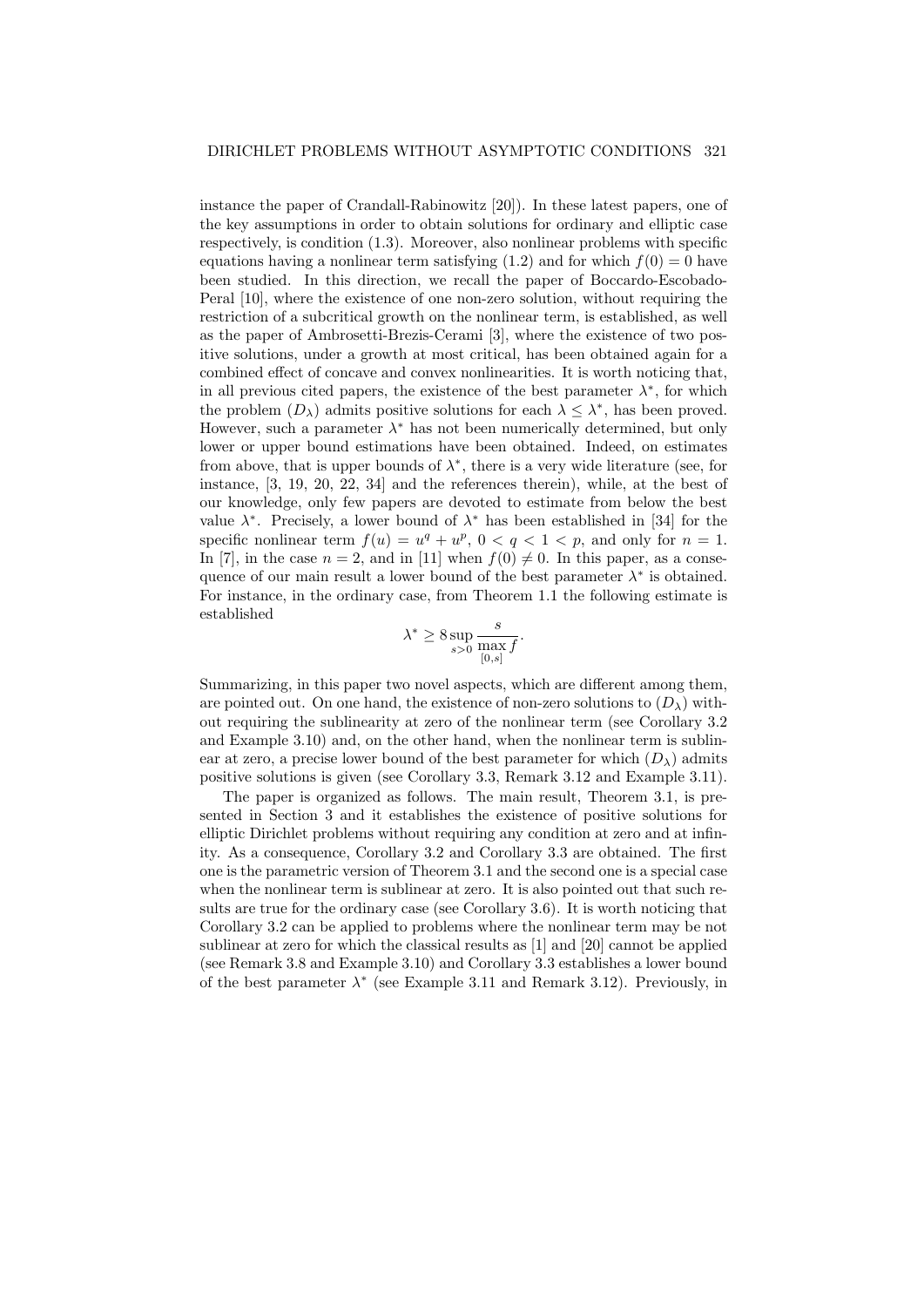Section 2, the result given in [11], that is Theorem 2.1, is recalled. Here, a variational proof, different from the topological proof established in [11], based on the fixed point theorem obtained by Arino-Gautier-Penot [5], is proposed. We point out that a fundamental tool for such proofs, both variational and topological, is a fruitful estimate due to Talenti in [36] (see the beginning of Section 2).

# 2. Preliminaries and introductory results

Fix a bounded domain  $\Omega \subseteq R^n$ ,  $n \geq 3$ , with a  $C^{1,1}$ - boundary  $\partial\Omega$  and  $v \in L^{\infty}(\Omega)$ . Moreover, consider the problem

$$
\begin{cases}\n-\Delta u = v(x) & \text{in } \Omega \\
u = 0 & \text{on } \partial\Omega.\n\end{cases}
$$
\n
$$
(P)
$$

It is well known that  $(P)$  admits a unique strong solution  $u \in W_0^{1,2}(\Omega)$  $W^{2,p}(\Omega)$ , for all  $p \geq 1$  (see, for instance, [25, Theorem 9.15]); in particular,  $u \in L^{\infty}(\Omega)$  (see, for instance, [25, Theorem 7.10]). Moreover, by [36, Theorem 2 and Remark 1] one has

$$
||u||_{\infty} \le B||v||_{\infty} \tag{2.1}
$$

where

$$
B = \frac{1}{2n\pi} \left( \Gamma\left(1 + \frac{n}{2}\right)|\Omega|\right)^{\frac{2}{n}}.
$$
 (2.2)

Now, we point out the following result.

THEOREM 2.1. Let  $f: R \to R$  be a continuous function. Assume that there is  $r > 0$  such that

$$
\max_{t \in [-Br, Br]} |f(t)| \le r,\tag{2.3}
$$

where  $B$  is given by  $(2.2)$ .

Then, the problem

$$
\begin{cases}\n-\Delta u = f(u) & \text{in } \Omega \\
u = 0 & \text{on } \partial\Omega\n\end{cases}
$$
\n(D)

admits at least one strong solution  $u_0 \in W_0^{1,2}(\Omega) \cap W^{2,p}(\Omega)$ , for all  $p \ge 1$ , such that  $||u_0||_{\infty} \leq Br$ .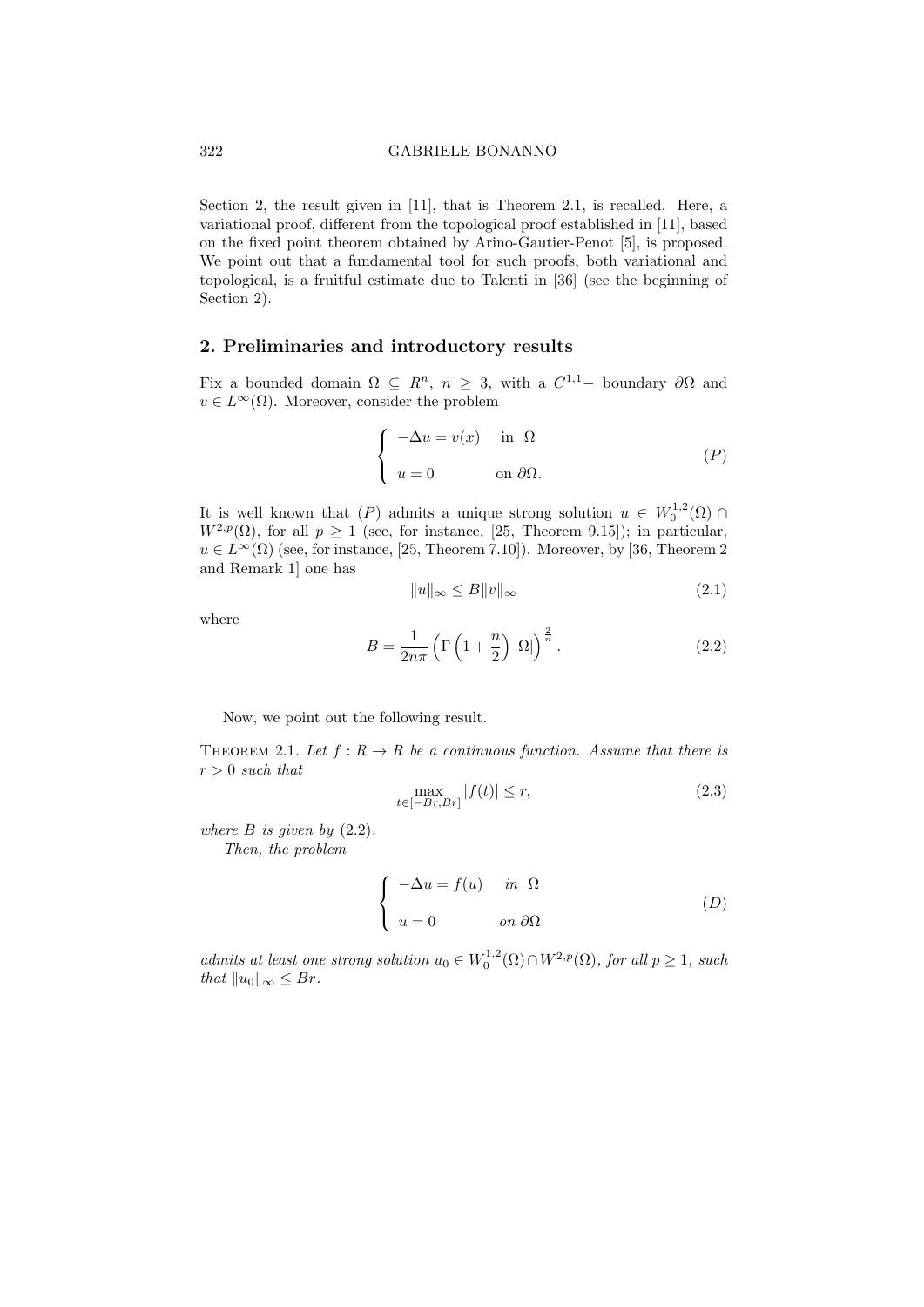*Proof.* Let  $f_r : R \to R$  be the continuous function defined as follows

$$
f_r(t) = \begin{cases} f(t) & \text{if } |t| \leq Br \\ f(Br) & \text{if } t > Br \\ f(-Br) & \text{if } t < -Br. \end{cases}
$$

Moreover, put  $F_r(t) = \int_0^t f_r(\tau) d\tau$  for all  $t \in R$ . Clearly, one has  $f_r(t) \le$  $\max_{t \in [-Br, Br]} |f(t)|$  for all  $t \in R$ , for which from (2.3) we get

$$
f_r(t) \le r \tag{2.4}
$$

for all  $t \in R$ . Now, take  $X = W_0^{1,2}(\Omega)$  endowed with the norm

$$
||u|| = \left(\int_{\Omega} |\nabla u(x)|^2 dx\right)^{\frac{1}{2}},
$$

and put

$$
\Phi(u) = \frac{1}{2} ||u||^2 \qquad \Psi_r(u) = \int_{\Omega} F_r(u(x)) dx \qquad I_r(u) = \Phi(u) - \Psi_r(u)
$$

for all  $u \in X$ . Standard computations show that  $I_r$  is continuously Fréchet differentiable and weakly lower semi-continuous. Moreover, from (2.4) it follows that  $I_r$  is coercive. Therefore, the direct method of the calculus of variations (see, for instance, [29, Theorem 1.1]) ensures the existence of a global minimizer  $u_0$ . It follows that  $I'_r(u_0) = 0$  and  $u_0$  is a weak solution of the problem

$$
\begin{cases}\n-\Delta u = f_r(u) & \text{in } \Omega \\
u = 0 & \text{on } \partial\Omega.\n\end{cases}
$$

Owing to (2.1) one has  $||u_0||_{\infty} \leq B||f_r(u_0)||_{\infty}$ . So, from (2.4) one has  $||u_0||_{\infty} \leq B \sup_{t \in R} |f_r(t)| \leq Br$ , that is

$$
||u_0||_{\infty} \leq Br.
$$

Therefore, one has  $f(u_0(x)) = f_r(u_0(x))$  for all  $x \in \Omega$  for which  $u_0$  is also a weak solution of  $(D)$  and the conclusion is achieved.

 $\Box$ 

As a consequence of Theorem 2.1 the following result is obtained.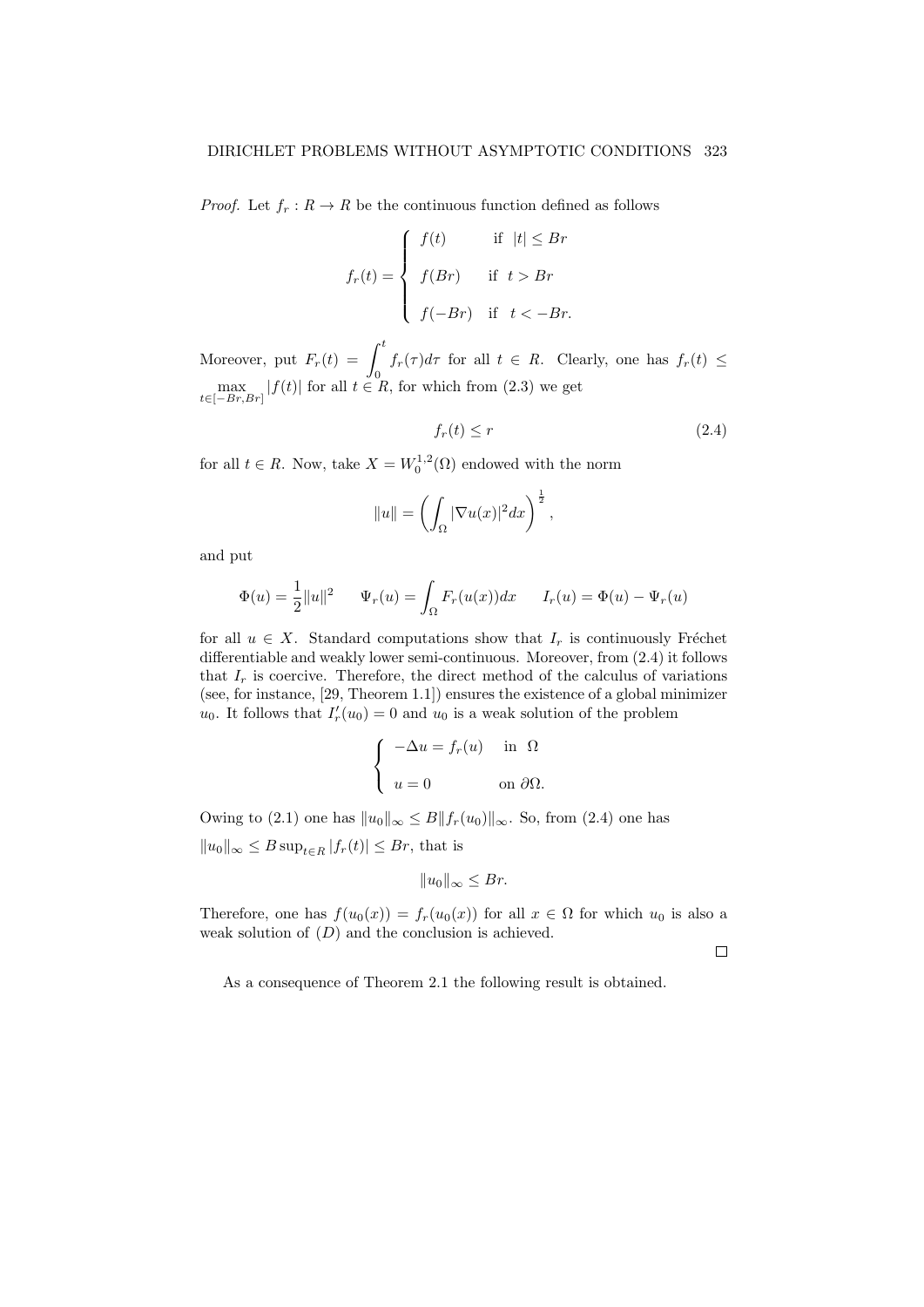COROLLARY 2.2. Let  $f: R \to R$  be a nonnegative continuous function such that  $f(0) > 0$ . Put

$$
\bar{\lambda} = \frac{1}{B} \sup_{s>0} \frac{s}{\max_{t \in [0,s]} f(t)},
$$

where  $B$  is given by  $(2.2)$ .

Then for each  $\lambda \in ]0, \bar{\lambda}],$  problem  $(D_{\lambda})$  admits at least one positive strong solution  $u_{\lambda} \in W_0^{1,2}(\Omega) \cap W^{2,p}(\Omega)$ , for all  $p \geq 1$ .

*Proof.* Let  $f^*$ :  $R \to R$  be the nonnegative continuous function defined as follows

$$
f^*(t) = \begin{cases} f(t) & \text{if } t \ge 0 \\ f(0) & \text{if } t < 0 \end{cases}
$$

and fix  $\lambda \in ]0, \bar{\lambda}[$ . So, there is  $s > 0$  such that  $\lambda < \frac{1}{B}$ s  $\frac{e}{\max f^*(t)}$ . Clearly, by  $t \in [0,s]$ 

setting  $r = \frac{s}{\tau}$  $\frac{s}{B}$ , one has  $\max_{t \in [-Br, Br]} |\lambda f^*(t)| < r$ . Hence, Theorem 2.1 ensures the existence of one weak solution  $u_\lambda$  for the problem

$$
\left\{ \begin{array}{ll} -\Delta u = \lambda f^*(u) & \text{in } \ \Omega \\ u = 0 & \text{on } \partial\Omega \end{array} \right.
$$

which is non-zero since  $f^*(0) \neq 0$  and, then it is positive owing to the strong maximum principle. It follows that  $u_{\lambda}$  is also a weak solution of  $(D_{\lambda})$  and the conclusion is achieved.

 $\Box$ 

REMARK 2.3. If in Corollary 2.2, we assume in addition that  $\lim_{t\to+\infty}\frac{f(t)}{t}$  $\frac{v}{t}$  =  $+\infty$ then the conclusion also for  $\lambda = \overline{\lambda}$  holds true and, moreover, one has

$$
||u_\lambda||_\infty\leq \bar s \qquad \forall \lambda\in ]0,\bar \lambda],
$$

where  $\bar{s} > 0$  is such that  $\bar{\lambda} = \frac{1}{\bar{k}}$ B  $\bar{s}$  $\frac{1}{\max_{[0,\bar{s}]} f}$ . Indeed, one has  $\lim_{s\to 0^+}$ s  $\frac{s}{\max_{[0,s]}f} = \lim_{s \to +\infty} \frac{s}{\max_{[0,s]}f}$  $\frac{\partial}{\partial \max_{[0,s]} f} = 0$  for which the func- $\frac{s}{s}$  $\frac{s}{\max_{[0,s]} f}$  admits a point of global maximum  $\bar{s}$  in  $]0, +\infty[$  and  $\bar{\lambda}$  = 1  $\frac{1}{B} \max_{s \in ]0,+\infty[} \frac{s}{\max_{[0,1]} s}$  $\frac{1}{\max_{[0,s]} f}$ , so that the same proof of Corollary 2.2 ensures the conclusion.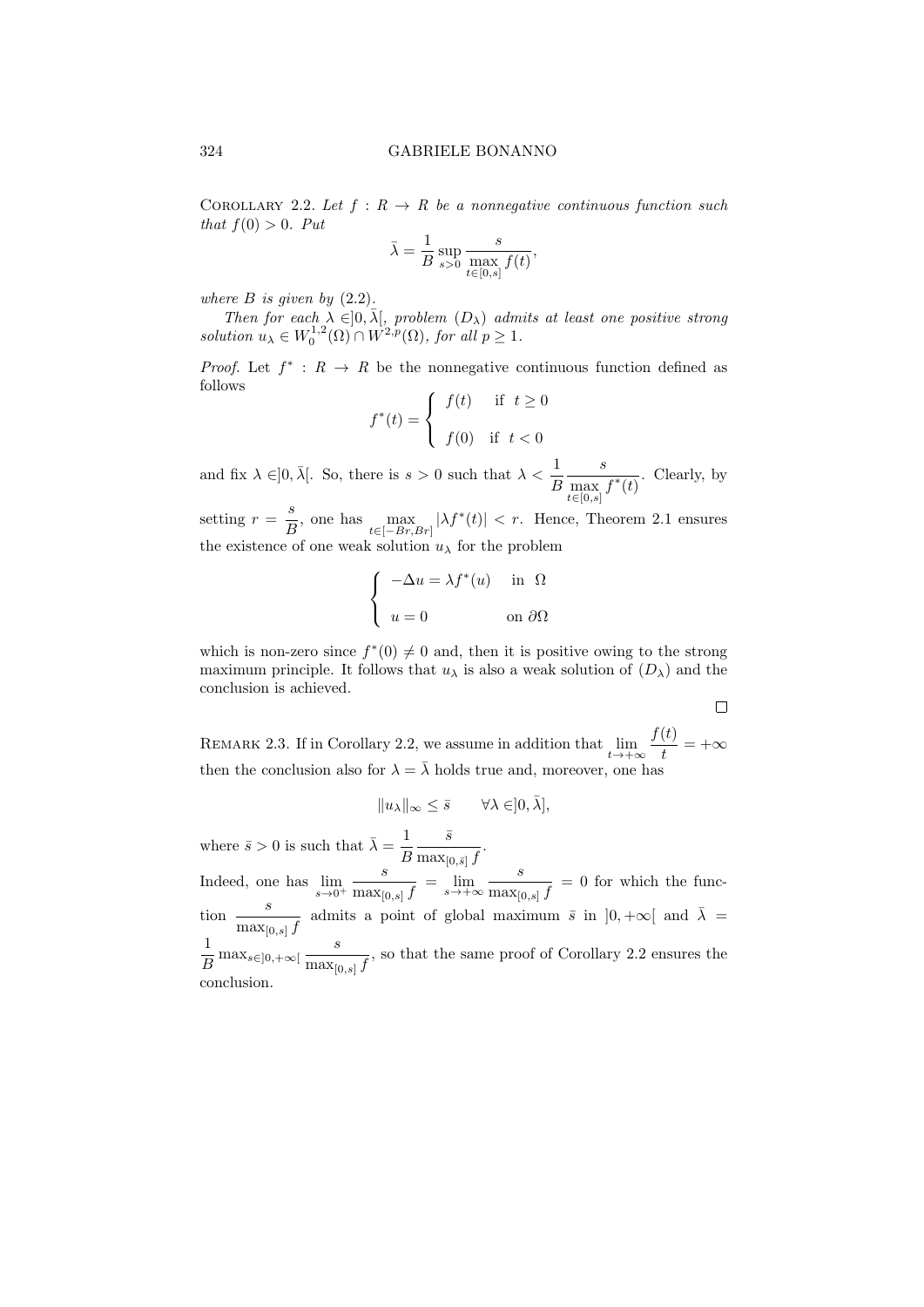REMARK 2.4. Clearly, the existence of a non-trivial solution to problem  $(D_\lambda)$ in Corollary 2.2 is deduced from the assumption  $f(0) > 0$ . Moreover, such a condition, without requiring that f be nonnegative everywhere and by standard computations (see, for instance, [16, Lemma 2.3]), ensures that the obtained solution is nonnegative in  $\Omega$ .

Remark 2.5. Theorem 2.1 and Corollary 2.2 also for the ordinary case, that is  $n = 1$ , are true. Indeed, fixed  $v \in L^{\infty}(]a, b[)$ , the problem

$$
\begin{cases}\n-u'' = v(x) & \text{in } [a, b[ \\
u(a) = u(b) = 0\n\end{cases}
$$

admits a unique solution  $u \in W^{2,\infty}([a, b])$  such that

$$
||u||_{\infty}\leq \frac{(b-a)^2}{8}||v||_{\infty}
$$

(see, for instance,  $[6, \text{Lemma } 1(1)$  and Lemma  $2(3)]$ ). As an example, we report below a version of Corollary 2.2 for  $n = 1$ .

COROLLARY 2.6. Let  $f: R \to R$  be a nonnegative continuous function such that  $f(0) > 0$ . Put

$$
\bar{\lambda} = 8 \sup_{s > 0} \frac{s}{\max_{t \in [0, s]} f(t)}.
$$

Then for each  $\lambda \in ]0, \overline{\lambda}$ , problem  $(T_{\lambda})$  admits at least one positive classical solution  $u_{\lambda}$ .

REMARK 2.7. We recall that for a precise class of nonnegative continuous functions  $f: R \to R$  satisfying, in particular, the following conditions:

1.  $f(0) > 0$ ; 2.  $\lim_{t\to+\infty}\frac{f(t)}{t}$  $\frac{v}{t} = +\infty$ ,

Crandall and Rabinowitz in [20] established the existence of  $\lambda^* > 0$  such that, for each  $\lambda \in ]0, \lambda^*[$ , the problem  $(D_{\lambda})$  admits at least two positive weak solutions. Moreover, they also proved that such value  $\lambda^*$  is the best value for which the problem admits solutions. However, no lower bound of  $\lambda^*$  is given there. We observe that Corollary 2.2 allows us to establish a lower bound of  $\lambda^*$ . Precisely, one has

$$
\lambda^* \ge \bar{\lambda} = \frac{1}{B} \max_{s>0} \frac{s}{\max_{t \in [0,s]} f(t)}
$$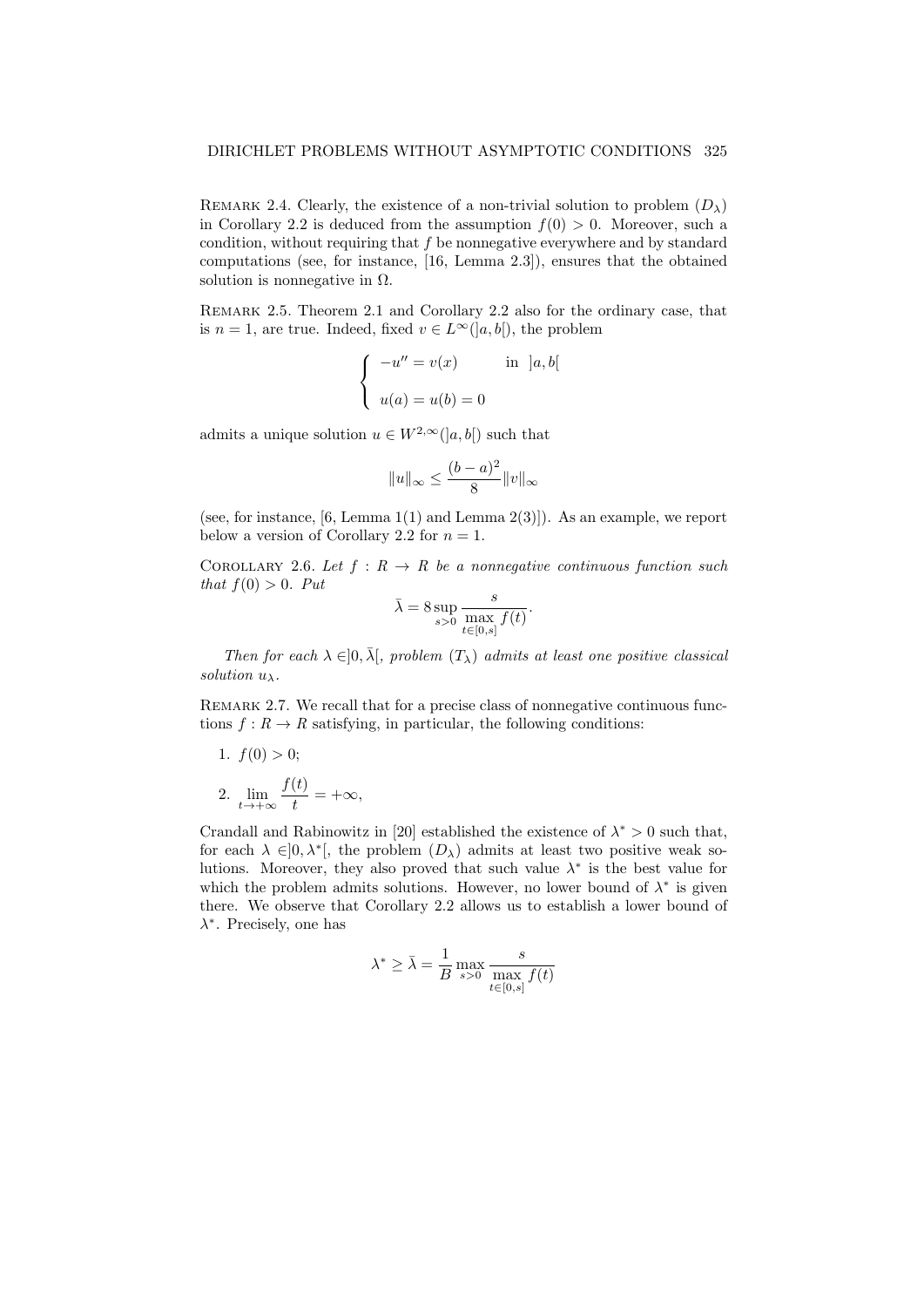#### 326 GABRIELE BONANNO

(see also Remark 2.3). We recall that, in order to obtain the second solution in the elliptic case, the classical  $AR$  − *condition*, stronger than condition 2., is requested (see [4, 35]).

The same remark, also for the ordinary case, can be pointed out. In fact, Amann in [1] established the same type of result for a two-point boundary value problem, by obtaining a positive value  $\lambda^*$  for which the ordinary problem admits two positive solutions for  $\lambda < \lambda^*$ , one solution for  $\lambda = \lambda^*$ , and no solution for  $\lambda > \lambda^*$ . As an example, from the result of Amann [1], we obtain that there is  $\lambda^* > 0$  such that the problem

$$
\begin{cases}\n-u'' = \lambda e^u & \text{in } [0,1[ \\
u(0) = u(1) = 0\n\end{cases}
$$

admits positive classical solutions if and only if  $\lambda \in ]0, \lambda^*]$ . So, owing to Corollary 2.6 we obtain a lower bound of  $\lambda^*$ , that is,

$$
\lambda^* \geq \frac{8}{e}.
$$

Taking also [22, Theorem 3.2, page 367] into account, it follows that

$$
\lambda^* \in \left[\frac{8}{e}, \frac{\pi^2}{e}\right].
$$

Remark 2.8. We recall that Theorem 2.1 has been established in [11] (see also [13]) by topological methods (see [11, Theorem 1]). We observe that in order to obtain a non-zero solution by such a result we must assume  $f(0) \neq 0$ (see Corollary 2.2). So, we point out here that the proof of Theorem 2.1 is variational and it gives us an additional information, that is, the solution is a global minimizer of the associated functional  $I_r$ . Such information allows us to obtain a positive solution under an assumption which is more general than  $f(0) \neq 0$ , as it is shown in Section 3.

Remark 2.9. The proof of Theorem 2.1 presented here is based on the direct method of the calculus of variations, which is a fundamental tool of variational methods. The proof obtained in [11] instead is based on the fixed point theorem for sequentially weakly continuous maps proved by Arino-Gautier-Penot in [5], which is a standard tool in topological methods. Both the proofs are based on an estimate given by Talenti established in [36], which is, hence, fundamental for our purposes. We wish to recall that such a result has been applied in order to obtain solutions to nonlinear differential problems for the first time in [28] (see also [17, 18]), where also set-valued techniques have been used.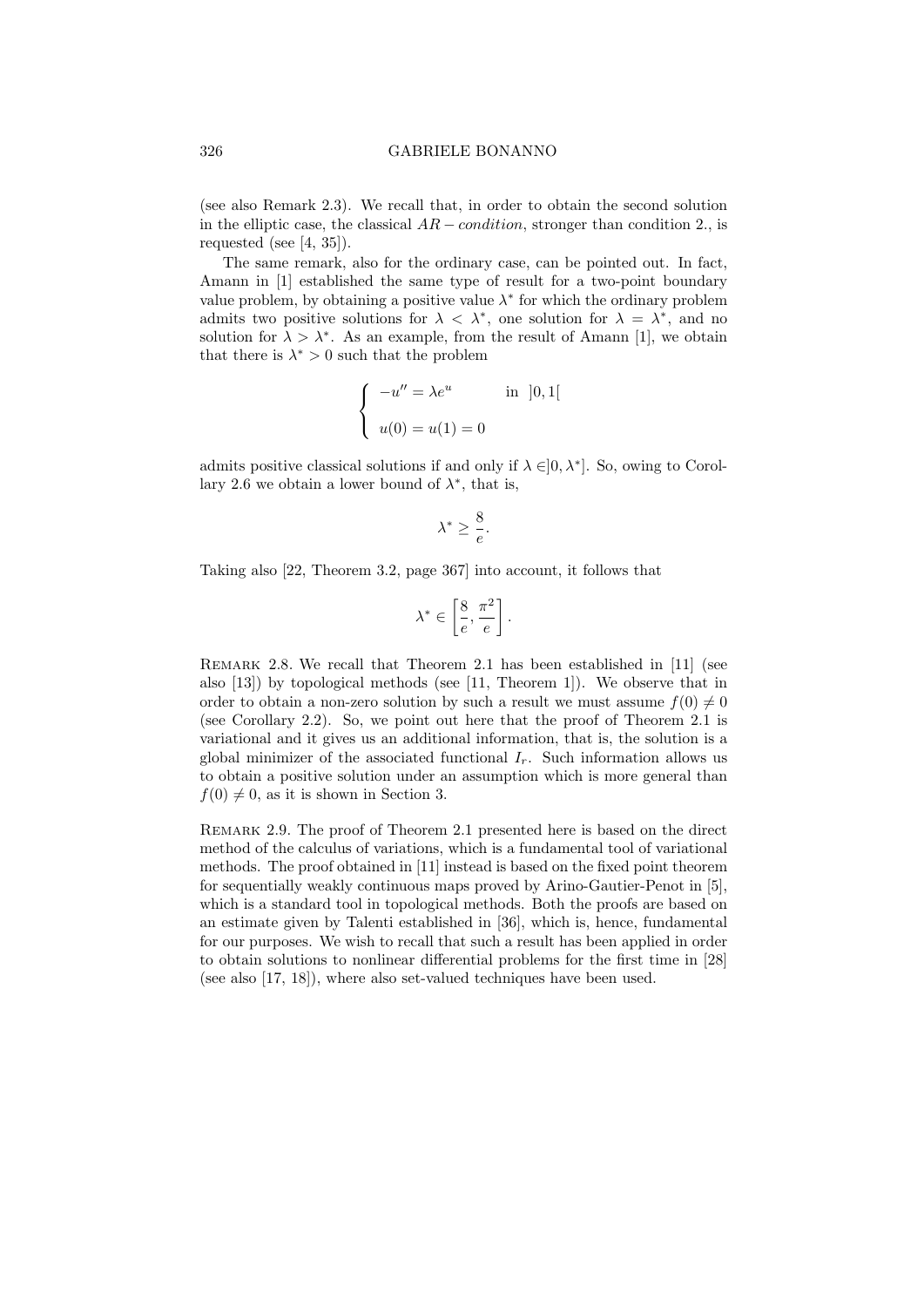### 3. Main results

In this Section, we present our main result, Theorem 3.1, and its consequences and applications. To this end, put  $R(x) = \sup{\{\delta : B(x, \delta) \subseteq \Omega\}}$  for all  $x \in \Omega$ , and  $R = \sup_{x \in \Omega} R(x)$ , for which there exists  $x_0 \in \Omega$  such that  $B(x_0, R) \subseteq \Omega$ . We have the following result.

THEOREM 3.1. Let  $f: R \to R$  be a nonnegative continuous function. Assume that

(a) there is  $r > 0$  such that

$$
\max_{t\in [0, Br]} f(t) \leq r,
$$

where  $B$  is given by  $(2.2)$ ;

(b) there is  $d > 0$ , with  $d < Br$ , such that

$$
\int_0^d f(t)dt > \frac{2(2^n - 1)}{R^2}d^2.
$$

Then, problem (D) admits at least one strong positive solution  $u_0 \in W_0^{1,2}(\Omega) \cap$  $W^{2,p}(\Omega)$ ,  $p \geq 1$ , such that  $||u_0||_{\infty} \leq Br$ .

*Proof.* Without loss of generality, we can assume  $f(t) = f(0)$  for all  $t < 0$ . From the proof of Theorem 2.1 we obtain that the solution  $u_0$  of  $(D)$  is a global minimizer for the functional  $I_r$ . Now, put

$$
u_d(x) := \begin{cases} 0 & \text{if } x \in \Omega \setminus B(x_0, R) \\ \frac{2d}{R} (R - |x - x_0|) & \text{if } x \in B(x_0, R) \setminus B(x_0, R/2) \\ d & \text{if } x \in B(x_0, R/2). \end{cases}
$$

Clearly, one has that  $u_d \in X$  and  $||u_d||_{\infty} = d \langle B_r$  for which  $F_r(d)$  $2(2^n - 1)$  $\frac{n-1}{R^2}d^2$ . It follows  $\frac{\Psi_r(u_d)}{\Phi(u_d)} \geq \frac{R^2}{2(2^n-1)}$  $2(2^n - 1)$  $F_r(d)$  $\frac{d^{2}}{d^{2}} > 1$ . Therefore, one has  $I_r(u_d) < I_r(0)$  and hence we obtain  $I_r(u_0) \leq I_r(u_d) < 0$ , for which  $u_0 \neq 0$  and from the maximum principle the conclusion follows.

 $\Box$ 

As a consequence of Theorem 3.1 we obtain the following result.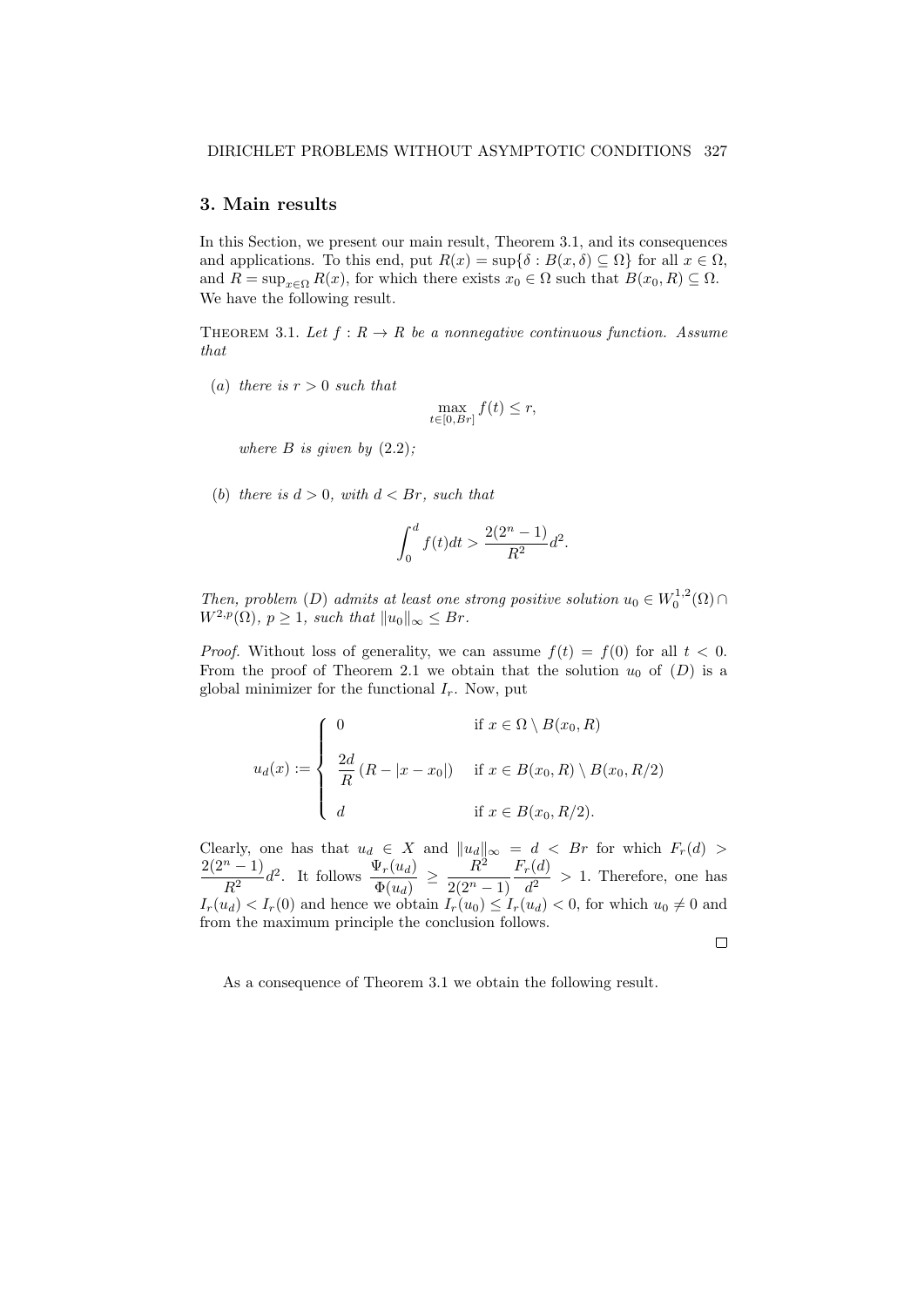COROLLARY 3.2. Let  $f: R \to R$  be a nonnegative continuous function. Put  $F(t) = \int_0^t f(\xi) d\xi$  for all  $t \in R$  and assume that there are two positive constants s, d, with  $d \leq s$ , such that

$$
\frac{\max_{t \in [0,s]} f(t)}{s} < \left(\frac{R^2}{2B(2^n - 1)}\right) \frac{F(d)}{d^2}.\tag{3.1}
$$

Then for each  $\lambda \in \left[\frac{2(2^n-1)}{2^n}\right]$  $R^2$  $d^2$  $\frac{d^2}{F(d)}, \frac{1}{E}$ B s  $\max_{t\in[0,s]} f(t)$  $\int$ , problem  $(D_\lambda)$  admits at least one positive strong solution  $u_{\lambda} \in W_0^{1,2}(\Omega) \cap W^{2,p}(\Omega)$ ,  $p \geq 1$ , such that  $||u_\lambda||_\infty \leq s.$ 

*Proof.* Fix  $\lambda$  as in the conclusion. Therefore, one has

$$
B \frac{\max_{t \in [0,s]} f(t)}{s} < \frac{1}{\lambda} < \left(\frac{R^2}{2(2^n - 1)}\right) \frac{\int_0^d f(\xi) d\xi}{d^2}.
$$
\nSo, setting  $r = \frac{s}{B}$  it follows  $\frac{\max_{t \in [0,Br]} \lambda f(t)}{r} < 1$  and  $\frac{R^2}{2(2^n - 1)} \frac{\int_0^d \lambda f(\xi) d\xi}{d^2} > 1$ , for which Theorem 3.1 ensures the conclusion.

\n
$$
\Box
$$

Finally, as a special case of Corollary 3.2, we point out the following result. COROLLARY 3.3. Let  $f: R \to R$  be a nonnegative continuous function such that

$$
\lim_{t \to 0^+} \frac{f(t)}{t} = +\infty.
$$

Put

$$
\bar{\lambda} = \frac{1}{B} \sup_{s>0} \frac{s}{\max_{t \in [0,s]} f(t)},
$$

where  $B$  is given by  $(2.2)$ .

Then for each  $\lambda \in ]0, \bar{\lambda}],$  problem  $(D_{\lambda})$  admits at least one positive strong solution  $u_{\lambda} \in W_0^{1,2}(\Omega) \cap W^{2,p}(\Omega)$ ,  $p \geq 1$ .

*Proof.* Fix  $\lambda < \overline{\lambda}$ . Therefore, there is  $s > 0$  such that  $\lambda < \frac{1}{B}$ s  $\frac{1}{\max_{t\in[0,s]}f(t)}$ .

From  $\lim_{t\to 0^+} \frac{R^2}{2(2n)}$  $2(2^n - 1)$  $F(t)$  $\frac{\partial^2 u}{\partial t^2}$  = + $\infty$  one has that there is  $d \in ]0, s[$  such that  $R^2$  $2(2^n - 1)$  $F(d)$  $\frac{d^2(d)}{d^2} > \frac{1}{\lambda}$  $\frac{1}{\lambda}$  for which  $\frac{2(2^n-1)}{R^2}$  $d^2$  $\frac{d^2}{F(d)} < \lambda < \frac{1}{B}$ s  $\frac{c}{\max_{t\in[0,s]}f(t)}$ . Hence, Corollary 3.2 ensures the conclusion.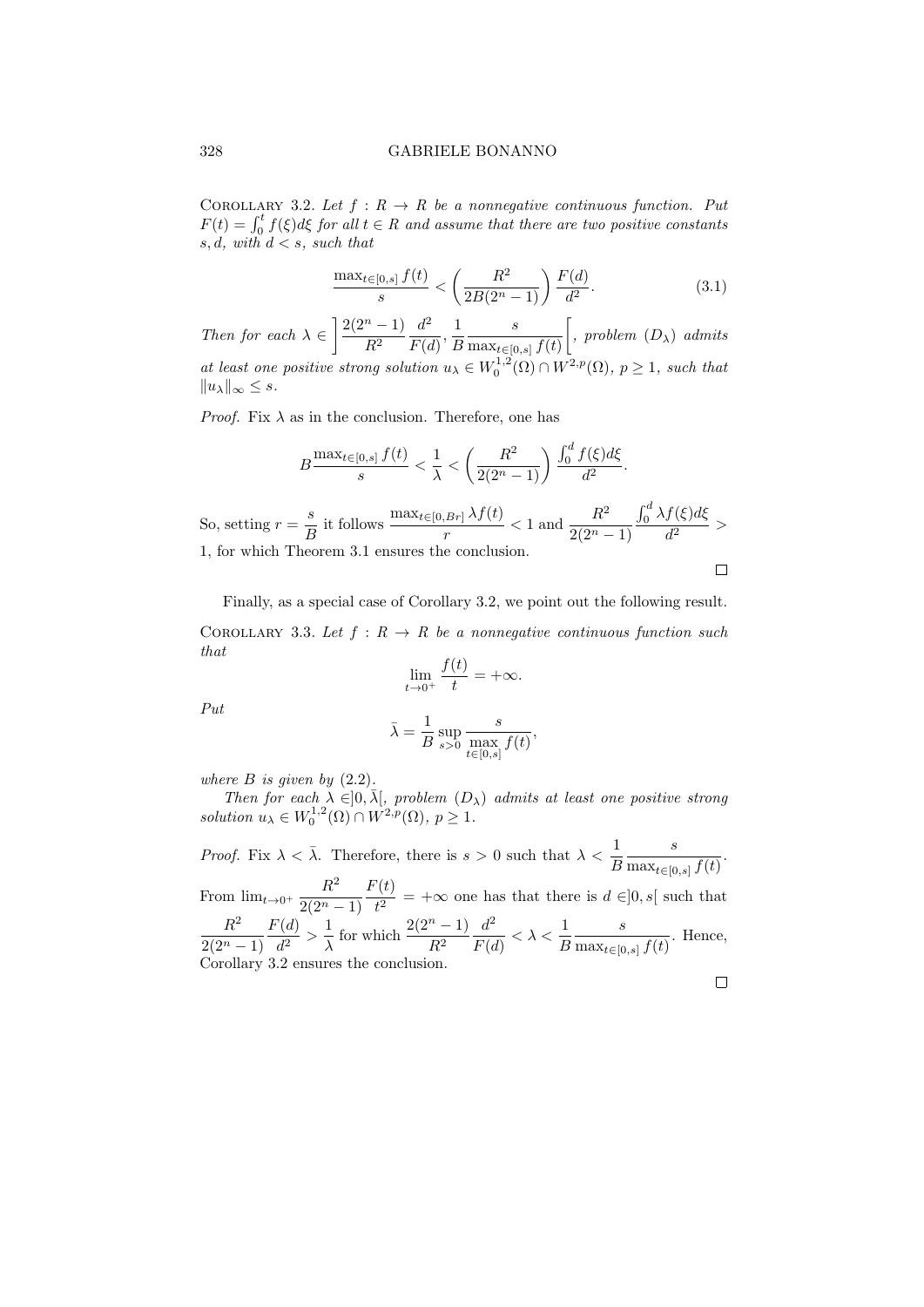REMARK 3.4. Condition  $(b)$  in Theorem 3.1 is imposed in order to obtain that the solution is non-trivial. We recall that in literature this type of condition has been already considered (see, for instance, [32, Theorem 3.7,  $(h_{18})$ ] and [15, Theorem 3.1, (3.1)]). Moreover, in order to obtain nonnegative solutions to problem  $(D)$ , without requiring that f be nonnegative everywhere, it is enough to assume in Theorem 3.1 only  $f(0) \ge 0$  (see Remark 2.4).

REMARK 3.5. Theorem 3.1 and Corollaries 3.2 and 3.3 hold also for  $n = 1$ (see Remark 2.5). So, in particular, we obtain Theorem 1.1 presented in the Introduction and the corollary below.

COROLLARY 3.6. Let  $f: R \to R$  be a nonnegative continuous function such that

$$
\lim_{t \to 0^+} \frac{f(t)}{t} = +\infty.
$$

$$
\bar{\lambda} = 8 \sup_{s > 0} \frac{s}{\max_{t \in [0, s]} f(t)}.
$$

Put

Then for each 
$$
\lambda \in ]0, \bar{\lambda}[
$$
, problem  $(T_{\lambda})$  admits at least one positive solution  $u_{\lambda} \in C^2([0,1])$ .

Remark 3.7. If in Corollary 3.3, or in Corollary 3.6, we assume in addition that  $\lim_{t\to+\infty}\frac{f(t)}{t}$  $\frac{\partial(t)}{\partial t}$  =  $+\infty$  then the conclusion also for  $\lambda = \overline{\lambda}$  holds true and, moreover, one has

 $||u_\lambda||_\infty \leq \bar{s}$   $\forall \lambda \in ]0, \bar{\lambda}],$ where  $\bar{s} > 0$  is such that  $\bar{\lambda} = \frac{1}{\bar{k}}$ B  $\bar{s}$  $\frac{6}{\max_{[0,\bar{s}]} f}$  (see Remark 2.3).

REMARK 3.8. Corollary 3.2 ensures the existence of positive solutions to  $(D_\lambda)$ without any condition at zero or at infinity on the nonlinear term. We note that, in literature, a condition at zero as  $(1.3)$  (or, in some cases, as  $(1.2)$ ) is requested (see [1, 2, 10, 20, 26, 37]). Therefore, such a result can be applied to problems where the nonlinear term is not sublinear at zero, as Example 3.10 below shows. Clearly, results in [1, 2, 10, 20, 26, 37] cannot be applied to the problem in Example 3.10.

REMARK 3.9. When the nonlinear term, in particular, is sublinear at zero, Corollary 3.3 ensures the existence of positive solutions to  $(D_\lambda)$  for each positive  $\lambda \leq \overline{\lambda}$ . In literature, there are several results in this direction again for specific equations (see for instance [3, 10]) establishing the existence of the best  $\lambda^*$  for which the problem  $(D_\lambda)$  admits solutions. However, no estimate on  $\lambda^*$  is given in [3] and [10]. In [34] a lower bound of  $\lambda^*$  is guaranteed, but only for the ordinary case (see [34, Corollary 1]. Our result ensures a lower bound of  $\lambda^*$ ,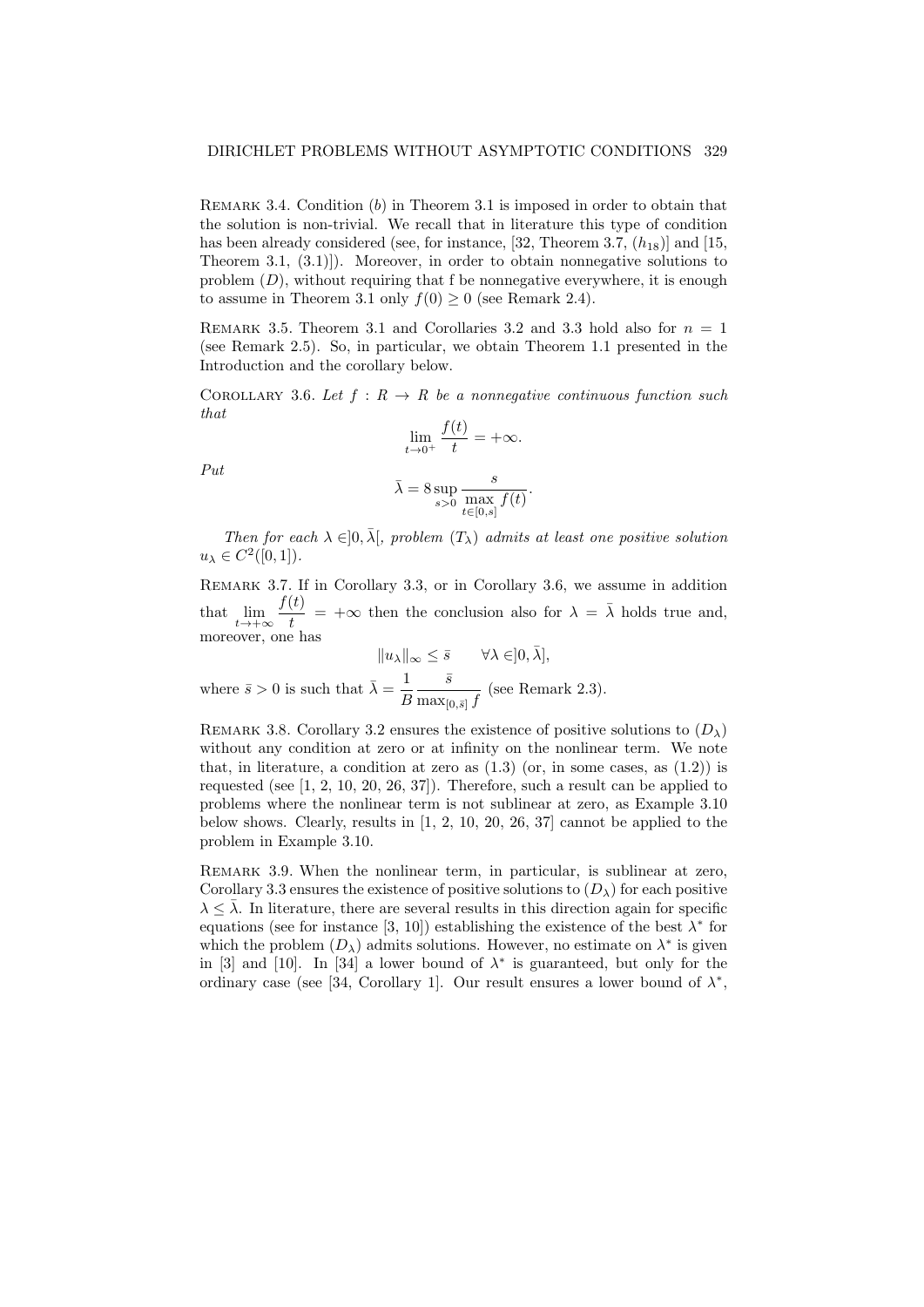that is,  $\lambda^* \geq \overline{\lambda}$ , which can be used also for elliptic case differently to result obtained in [34] which can be applied only to ordinary case (see Remark 3.12 and Example 3.11).

EXAMPLE 3.10. Let  $f: R \to R$  be the function defined as follows

$$
f(t) = \begin{cases} t\sqrt{|t|} & \text{if } t < 1, \\ \sqrt{t} & \text{if } 1 \le t \le 10, \\ h(t) & \text{if } t > 10, \end{cases}
$$

where  $h : [10, +\infty] \to R$  is a completely arbitrary function. Owing to Corollary 3.2, the problem

$$
\begin{cases}\n-u'' = 25f(u) & \text{in } ]0,1[,\n\\ \nu(0) = u(1) = 0\n\end{cases}
$$

admits at least one positive classical solution  $u_0$  such that  $||u_0||_{\infty} \leq 10$ . It is enough to choose  $d = 1$ ,  $s = 10$  by verifying that one has  $8 \frac{1}{\int_0^1 t \sqrt{t} dt} < 25 < 8 \frac{10}{\sqrt{10}}$ . We explicitly observe that in this case, the nonlinearity  $\hat{f}$  is not sublinear at zero and its behavior at infinity is completely arbitrary.

Example 3.11. Consider the problem

$$
\begin{cases}\n-\Delta u = \mu u^q + u^p & \text{in } \Omega \\
u = 0 & \text{on } \partial \Omega,\n\end{cases}
$$
\n
$$
(D_{\mu})
$$

where  $0 < q < 1 < p$  and  $\mu$  is a positive parameter, and put

$$
\bar{\mu} = \left(\frac{1}{B}\right)^{\frac{p-q}{p-1}} \frac{(p-1)(1-q)^{\frac{1-q}{p-1}}}{(p-q)^{\frac{p-q}{p-1}}}.
$$
\n(3.2)

Owing to Corollary 3.3 the problem  $(D_\mu)$  admits at least one positive solution for each  $\mu \leq \bar{\mu}$ . So that  $\bar{\mu}$  is a lower bound of the best parameter  $\Lambda$  guaranteed by [3] (see also [34]) for which  $(D_\mu)$  admits two solutions. Indeed, applying Corollary 3.3 to

$$
\begin{cases}\n-\Delta u = \lambda \left(\mu u^q + u^p\right) & \text{in } \Omega \\
u = 0 & \text{on } \partial\Omega,\n\end{cases}
$$
\n
$$
(D_{\mu}^{\lambda})
$$

the existence of solutions is obtained for each  $\lambda \leq \overline{\lambda}$ , where

$$
\bar{\lambda} = \frac{1}{B} \max_{s>0} \frac{s}{\max_{t \in [0,s]} f(t)} = \frac{1}{B} \max_{s>0} \frac{s}{\mu s^q + s^p} = \frac{1}{B} \frac{1}{\mu^{\frac{p-1}{p-q}} \left[ \left( \frac{1-q}{p-1} \right)^{\frac{q-1}{p-q}} + \left( \frac{1-q}{p-1} \right)^{\frac{p-1}{p-q}} \right]},
$$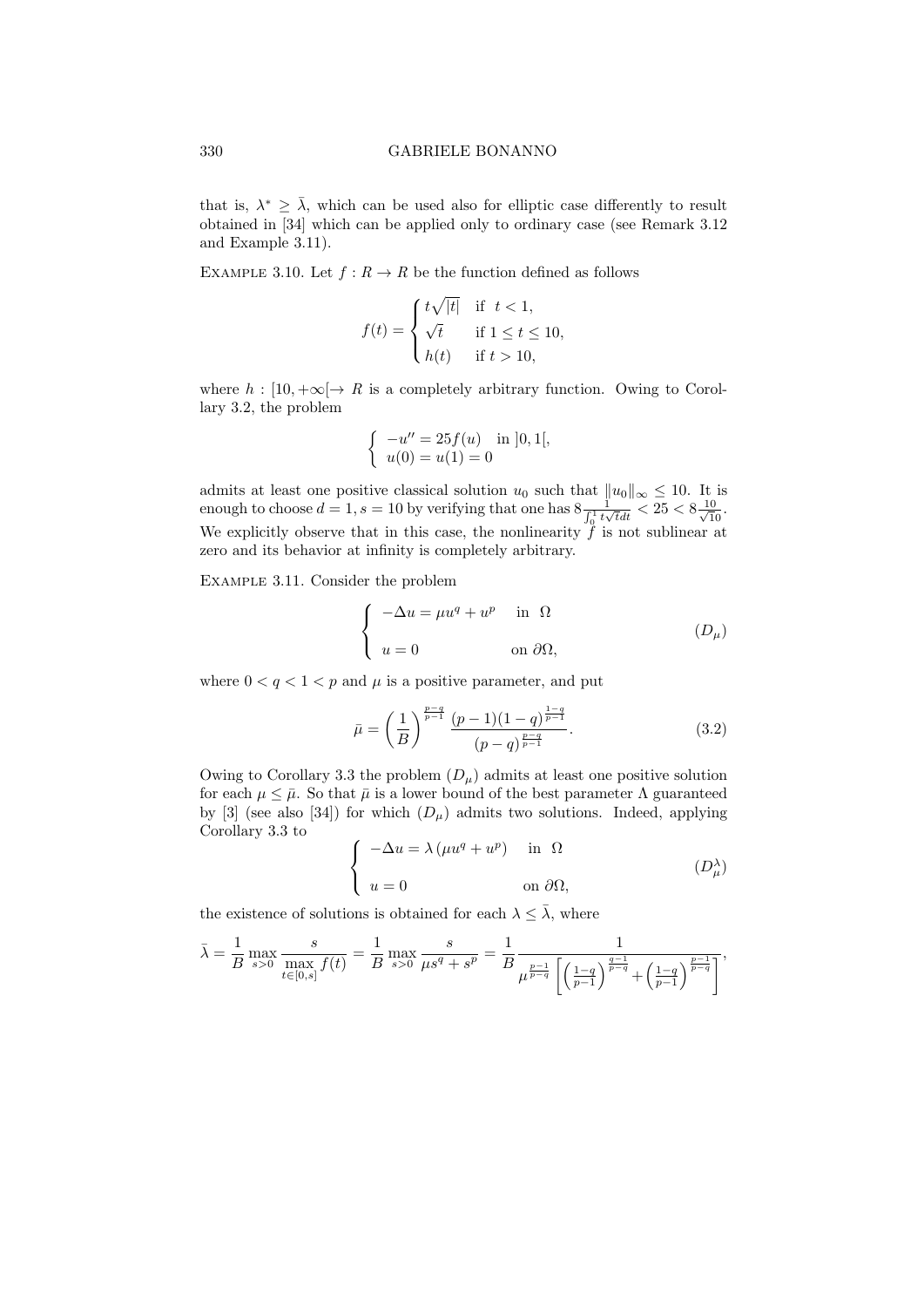for which  $\bar{\lambda} \geq 1$  being  $\mu \leq \bar{\mu}$ . As an example, by picking  $\Omega = \{x \in \mathbb{R}^3 : |x| < 1\}$  and  $q = \frac{1}{2}, p = \frac{3}{2}$  we obtain  $\bar{\mu} = 9.$ 

REMARK 3.12. Problem  $(D_\mu)$  has been introduced in [3] (see also [10]) establishing the existence of  $\Lambda > 0$  for which it admits solutions if and only if  $\mu \leq \Lambda$ (also a growth at most critical is assumed in order to obtain a second solution for  $\mu < \Lambda$ ). No estimate on such parameter is provided. As a consequence of Corollary 3.3 we obtain  $\bar{\mu}$  as a lower bound of  $\Lambda$ , that is

 $\Lambda > \bar{\mu}$ ,

(see (3.2) in Example 3.11). In [34], only for the ordinary case, a lower bound of  $\Lambda$  is given. Our estimate instead can be applied also to the elliptic case (see Example 3.11).

REMARK 3.13. To observe that the proof of our main result is actually a combination of variational and topological tools may be interesting. Indeed, the assumption (a) of Theorem 3.1 is equivalent to assume that  $-\Delta^{-1}r$  (that is, the unique solution of  $-\Delta u = r$  in  $\Omega$ ,  $u_{\partial\Omega} = 0$ ) is an upper solution of  $(D)$ . We also observe that a totally variational proof in order to obtain solutions for  $(D_\lambda)$  has been obtained in [15] by applying the local minimum theorem established in [14].

## Acknowledgments

The author is a member of the Gruppo Nazionale per l'Analisi Matematica, la Probabilit`a e le loro Applicazioni (GNAMPA) of the Istituto Nazionale di Alta Matematica (INdAM).

#### **REFERENCES**

- [1] H. Amann, On the number of solutions of asymptotically superlinear two point boundary value problems, Arch. Rational Mech. Anal. 55 (1974), 207–213.
- [2] H. Amann and T. Laetsch, Positive solutions of convex nonlinear eigenvalue problems, Indiana Univ. Math. J. 25 (1976), 259–270.
- [3] A. AMBROSETTI, H. BRÉZIS AND G. CERAMI, Combined effects of concave and convex nonlinearities in some elliptic problems, J. Funct. Anal. 122 (1994), 519– 543.
- [4] A. AMBROSETTI AND P.H. RABINOWITZ, *Dual variational methods in critical* point theory and applications, J. Funct. Anal. 14 (1973), 349–381.
- [5] O. ARINO, S. GAUTIER, AND J.-P. PENOT, A fixed point theorem for sequentially continuous mappings with application to ordinary differential equations, Funkcial. Ekvac. 27 (1984), 273–279.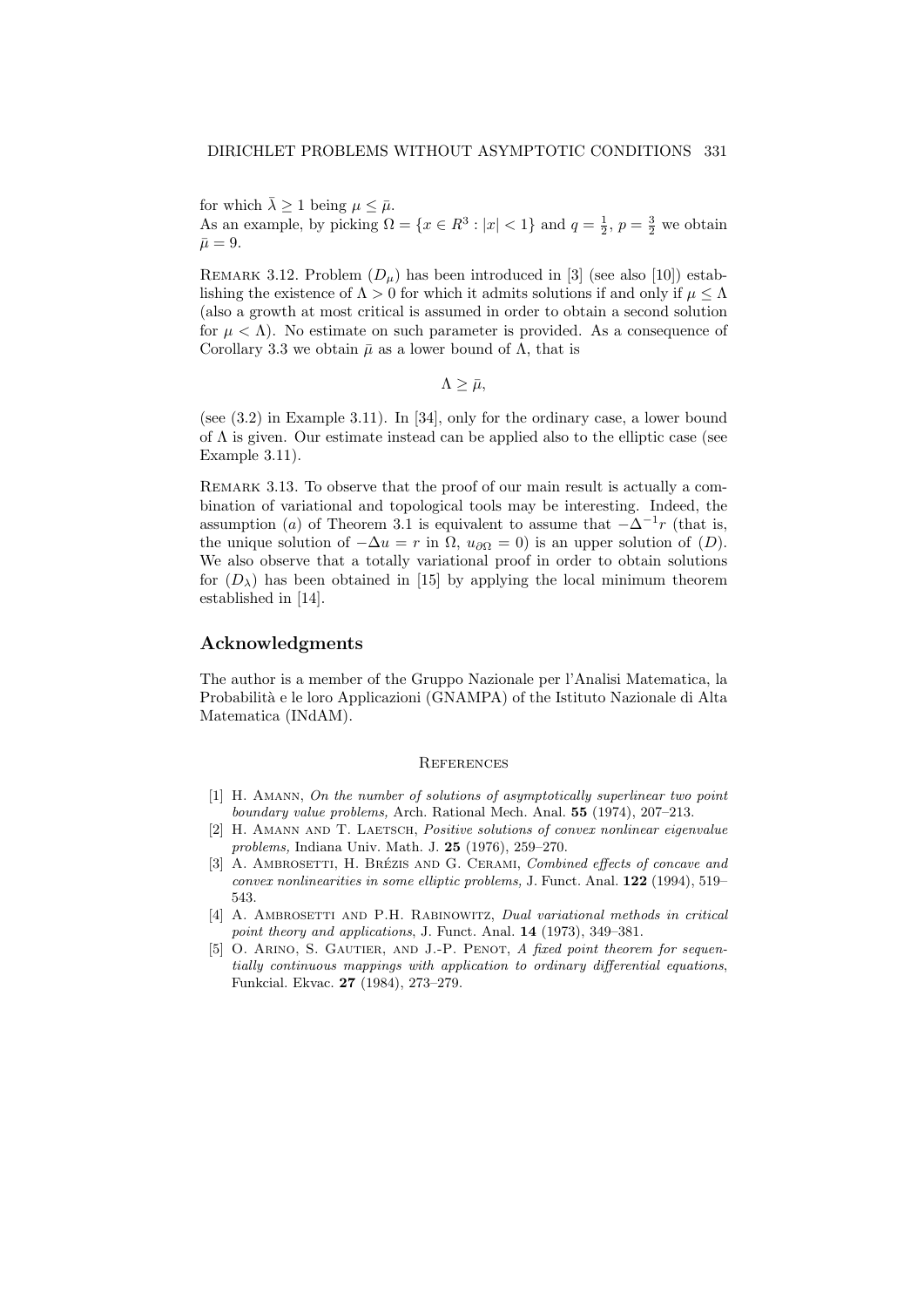#### 332 GABRIELE BONANNO

- [6] D. AVERNA AND G. BONANNO, *Existence of solutions for a multivalued boundary* value problem with nonconvex and unbounded right-hand side, Annal. Polonici Math. 71 (1999), 253–271.
- [7] C. BANDLE, Sur un problème de Dirichlet non linéaire, C. R. Acad. Sci. Paris Sr. A-B 277 (1973), A987–A989.
- [8] C. BEREANU, P. JEBELEAN AND J. MAWHIN, *Multiple solutions for Neumann* and periodic problems with singular  $\phi$ -Laplacian, J. Funct. Anal. 261 (2011), 3226–3246.
- [9] V. BOBKOV AND P. DRÁBEK, On some unexpected properties of radial and symmetric eigenvalues and eigenfunctions of the p-Laplacian on a disk, J. Differential Equations, 263 (2017), 1755–1772.
- [10] L. BOCCARDO, M. ESCOBEDO AND I. PERAL, A Dirichlet problem involving critical exponents, Nonlinear Anal. 24 (1995), 1639–1648.
- [11] G. Bonanno, Existence theorems on the Dirichlet problem for the equation  $\Delta u + f(x, u) = 0$ , Proc. Edinburgh Math. Soc. 39 (1996), 31–36.
- [12] G. Bonanno, Positive solutions to nonlinear singular second order boundary value problems, Ann. Polon. Math. 64 (1996), 237–251.
- [13] G. Bonanno, Semilinear elliptic eigenvalue problems, Rend. Circ. Mat. Palermo Suppl. 40 (1996), 93–97.
- [14] G. Bonanno, A critical point theorem via the Ekeland variational principle, Nonlinear Anal. 75 (2012), 2992–3007.
- [15] G. BONANNO AND G. D'AGUÌ, Two non-zero solutions for elliptic Dirichlet problems, Z. Anal. Anwend. 35 (2016), 449–464.
- [16] G. Bonanno and G. D'Agu`ı, Mixed elliptic problems involving the p-Laplacian with nonhomogeneous boundary conditions, Discrete Contin. Dyn. Syst. 37 (2017), 5797–5817.
- [17] G. Bonanno and S.A. Marano, Positive solutions of elliptic equations with discontinuous nonlinearities, Topol. Methods Nonlinear Anal. 8 (1996), 263–273.
- [18] G. Bonanno and S.A. Marano, Highly discontinuous elliptic problems, Discrete Contin. Dynam. Systems, Added Vol. 1 (1998), 118–123.
- [19] H. Brezis and L. Nirenberg, Positive solutions of nonlinear elliptic equations involving critical Sobolev exponents, Comm. Pure Appl. Math. 36 (1983), 437– 477.
- [20] M.G. Crandall and P.H. Rabinowitz, Some continuation and variational methods for positive solutions of nonlinear elliptic eigenvalue problems, Arch. Rational Mech. Anal. 58 (1975), 207–218.
- [21] M.G. Crandall and P.H. Rabinowitz, Nonlinear Sturm-Liouville eigenvalue problems and topological degree, J. Math. Mech. 19 (1970), 1083–1102.
- [22] C. De Coster and P. Habets, Two-point boundary value problems: lower and upper solutions, Elsevier, Amsterdam, 2006.
- [23] A. FONDA, *Playing around resonance*, Birkhäuser, Cham, 2016.
- [24] L. GASIŃSKI AND N.S. PAPAGEORGIOU, Positive solutions for nonlinear elliptic problems with dependence on the gradient, J. Differential Equations 263 (2017), 1451–1476.
- [25] D. GILBARG AND N.S. TRUDINGER, Elliptic partial differential equations of second order, Springer, Berlin, 2001.